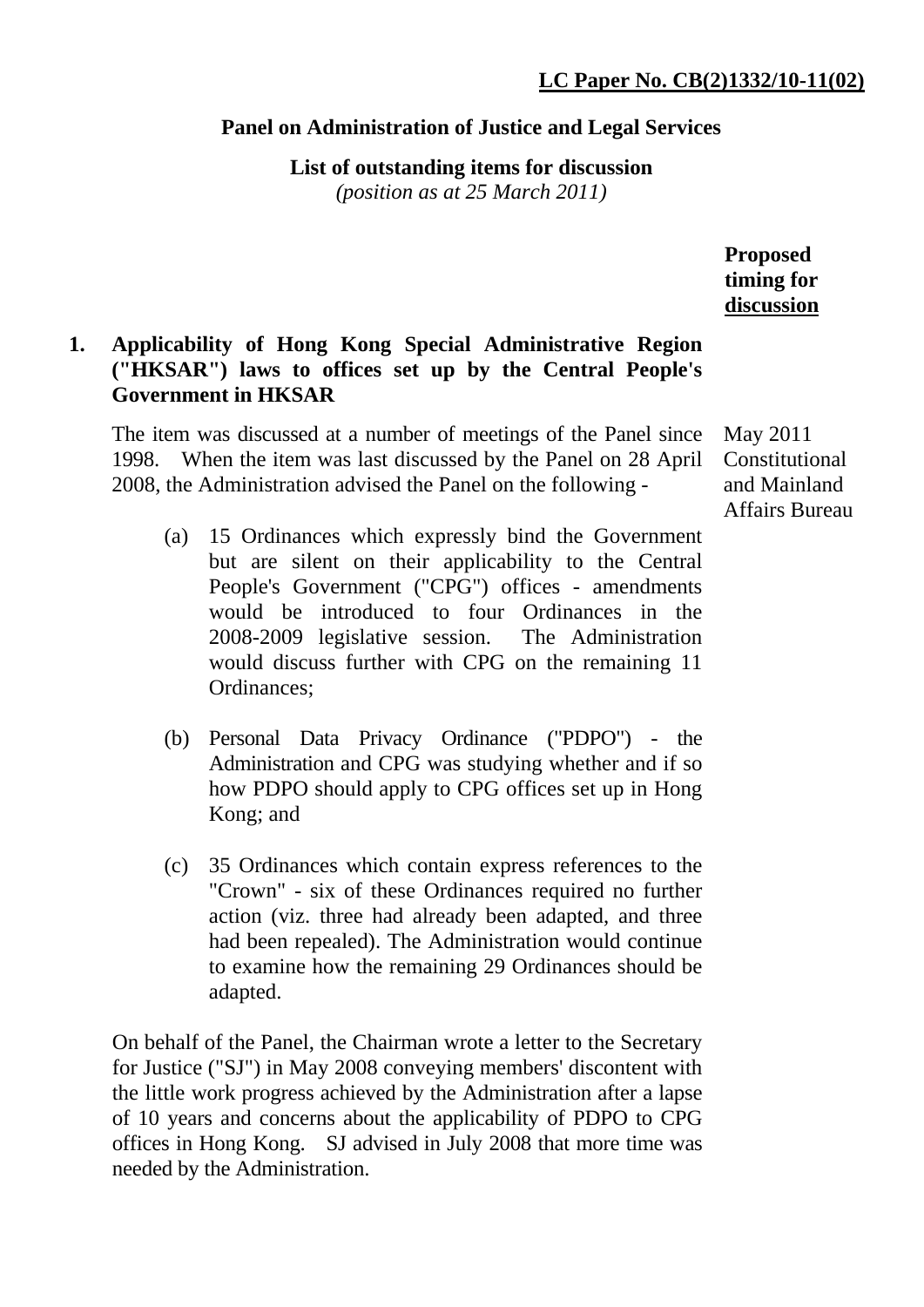In respect of (a) above, the Adaptation of Laws Ordinance was passed by the Legislative Council ("LegCo") in April 2009 and commenced operation on 8 May 2009. The Ordinance has extended the applicability of four Ordinances, namely the Legislative Council Commission Ordinance (Cap. 443), Plant Varieties Protection Ordinance (Cap. 490), Patents Ordinance (Cap. 514) and Registered Designs Ordinance (Cap. 522), to the three offices set up by CPG in HKSAR. In addition, legislative amendments have been proposed in respect of the Arbitration Ordinance (Cap. 341). The Arbitration Bill, introduced into LegCo on 8 July 2009, provides that, aside from being applicable to the Government, the Ordinance will also apply to the offices set up by CPG in the HKSAR.

The Administration is working on the extension of the applicability of the other Ordinances in (a) above to CPG offices in HKSAR. The Administration will consider separately the issues in (b) and (c) above.

At the meeting on 14 October 2010, members expressed grave dissatisfaction with the slow progress in the extension of the applicability of HKSAR laws to CPG offices in HKSAR and agreed that the Administration should be requested to report to the Panel on relevant progress of its work as soon as practicable.

## **2. Criminal legal aid fees system**

 At the request of the two legal professions made in 2003, the Administration reviewed the criminal legal aid fees system and discussed the relevant issues with the Panel at six meetings held between December 2005 and June 2009. The Panel noted that while the Administration had reached broad consensus with the legal professional bodies on the proposed structure of the criminal legal aid fees system, the Administration was yet to resolve the divergence of views over the fee rates with the Law Society of Hong Kong. The Panel also noted the Bar Association's suggestion that in view of the lack of progress of the discussion between the two parties, implementation of the revised criminal legal aid fees system for barristers should be de-linked from that for solicitors should the Administration and the Law Society fail to reach agreement on the fee rates.

When the Panel received a report from the Administration on the latest progress of its discussion with the Law Society on fee rates

April 2011 Home Affairs Bureau ("HAB")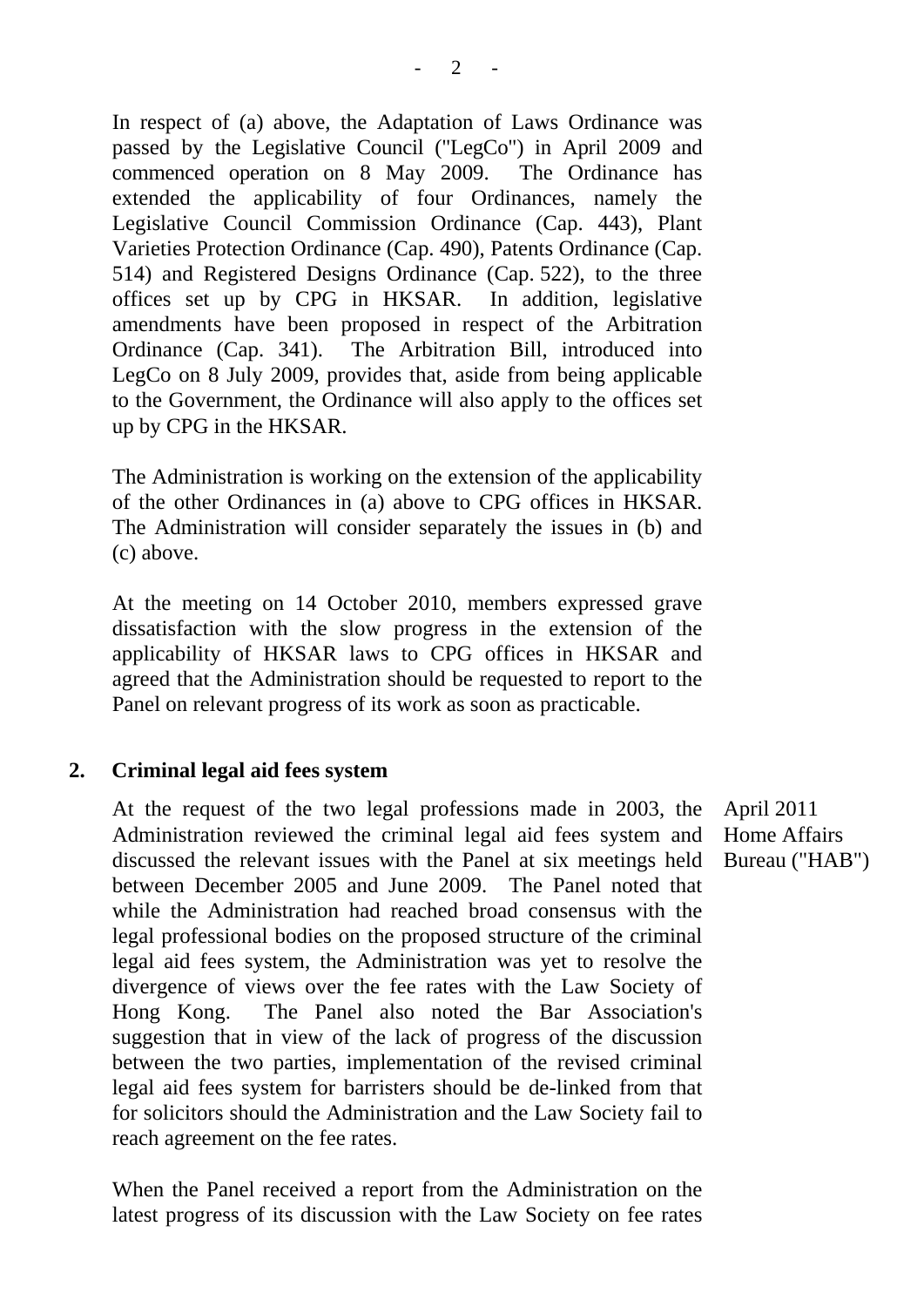for solicitors in June 2009, members noted that the Administration had put forth a revised proposal on fee rates for the Law Society's consideration, but the fundamental difference between the two parties on the basis for determining fee rates had yet to be resolved. Members noted the Law Society's view that the revised rates did not properly reflect the professional responsibilities of solicitors in criminal legal aid work and were still far below the civil party-to-party taxation rates for remunerating civil legal aid cases. The Panel urged the two parties to iron out their differences as far as practicable and requested the Administration to report to the Panel when they were able to come to an agreement on the matter.

In its letter to the President of the Law Society dated 11 February 2010 (LC Paper No. CB(2)973/09-10(01)), the Administration advised that it was making preparation for the legislative process to put in place the revised criminal legal aid fees structure and rates. The Administration will brief the Panel on the finalized legislative amendment rules at the meeting in April 2011.

#### **3. Professional Indemnity Scheme of the Law Society**

In its report to the House Committee on 26 October 2001, the former Subcommittee on Solicitors (Professional Indemnity) (Amendment) Rules 2001 recommended that this Panel should follow up the progress of the independent review of the insurance arrangement under the Professional Indemnity Scheme ("PIS") of the Law Society. Since then, the Panel has monitored the review of PIS and received progress reports from the Law Society.

In November 2004, members of the Law Society voted for a Qualifying Insurers Scheme ("QIS") to replace the existing scheme.

In May 2006, the Law Society informed the Panel that its members had voted by a large majority not to replace the existing PIS by a QIS at its Extraordinary General Meeting on 27 April 2006. The Law Society had set up a Professional Indemnity Scheme Review Working Party to identify any deficiencies in the existing scheme, consider how they might be remedied, and make appropriate recommendations.

At the Panel meeting in February 2007, the Law Society gave a report on the progress of work of the Review Working Party. The Working Party would proceed to consider a number of outstanding issues and submit a report with recommendations to the Council of the Law Society in due course.

To be decided by the Panel Law Society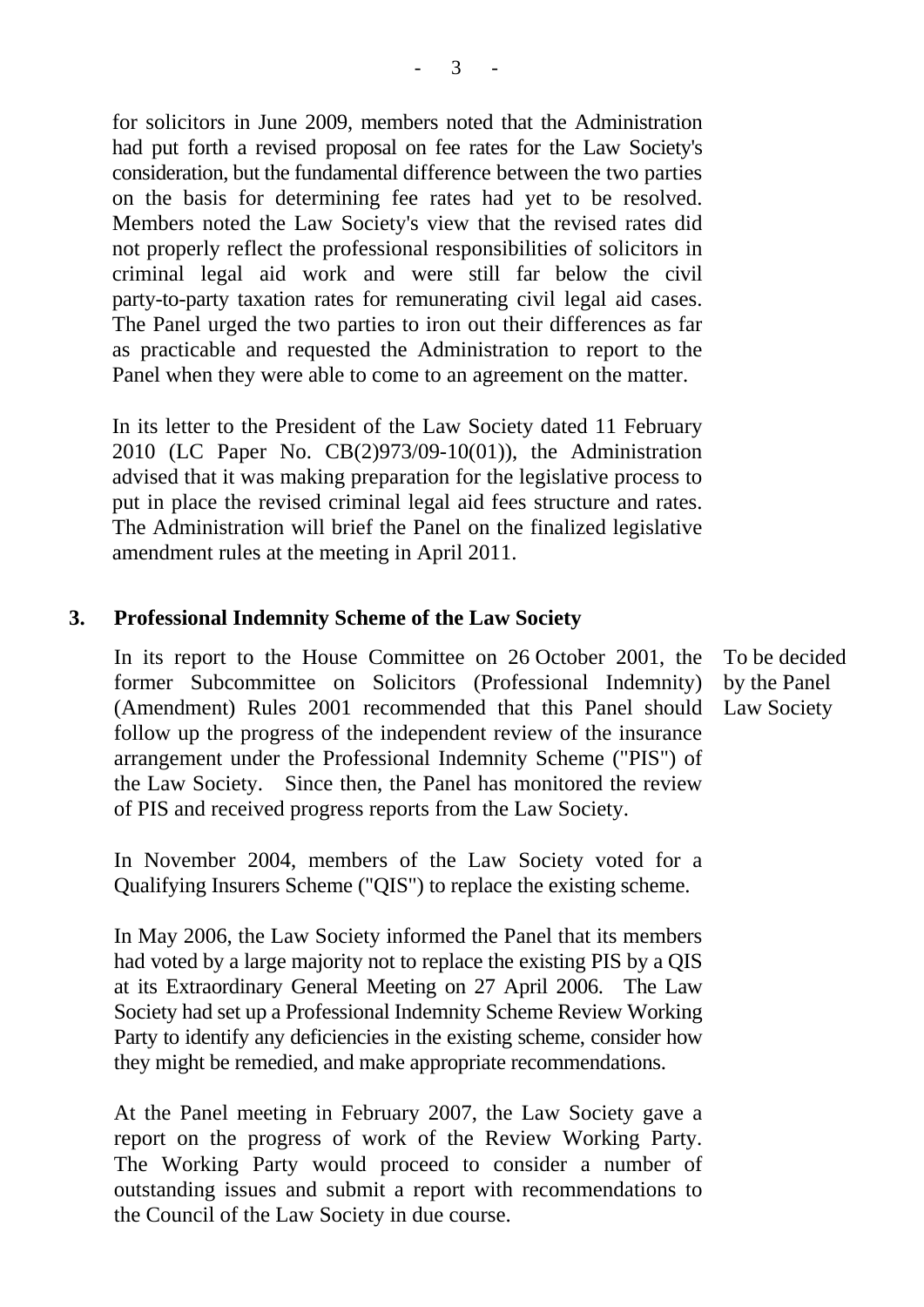The Law Society's second and third reports on the progress of work of the Review Working Party were issued to the Panel on 25 April 2008 (LC Paper No. CB(2)1722/07-08(01)) and 20 October 2009 (LC Paper No. CB(2)148/09-10(01)) respectively. According to the third progress report, the reinsurance contract had been extended from 1 October 2009 for a period of four years, with an option to terminate after two years should PIS be replaced by an alternative form of indemnity arrangement.

The Law Society advised in October 2009 that it had commissioned actuaries and brokers respectively to review the formula for calculating the contributions payable under PIS and to compare the costs of insurance to law firms under a Master Policy Scheme and PIS, and that it would be better able to advise on an appropriate time for discussion of the review of PIS when these findings are available.

## **4. Inclusion of the statutory Independent Police Complaints Council ("IPCC") under the purview of The Ombudsman**

During the discussion on the subject of "Review of jurisdiction of the Office of The Ombudsman" at the Panel meeting on 27 April 2009, members raised the issue of whether the statutory IPCC to be established on 1 June 2009 should be subject to The Ombudsman's jurisdiction. Members noted that the issue had been considered during the scrutiny of the IPCC Bill, and the Administration's view then was that the statutory IPCC should not be brought under The Ombudsman's ambit for the time being. Members agreed to bring up the issue for discussion after the statutory IPCC had been in operation for some time.

The Administration Wing of the Chief Secretary for Administration's Office ("Admin Wing") advised in September 2010 that the work of the statutory IPCC was last discussed by the Panel on Security at its meeting on 21 July 2010, and the subject would continue to be followed up at the forum of the Panel on Security.

To facilitate the Panel's further consideration of the issue, the Clerk wrote to The Ombudsman on 3 November 2010 inviting his views on whether the statutory IPCC should be subject to The Ombudsman's jurisdiction. In his reply dated 3 December 2010 (LC Paper No. CB(2)530/10-11(01)), The Ombudsman advised

To be decided by the Panel Admin Wing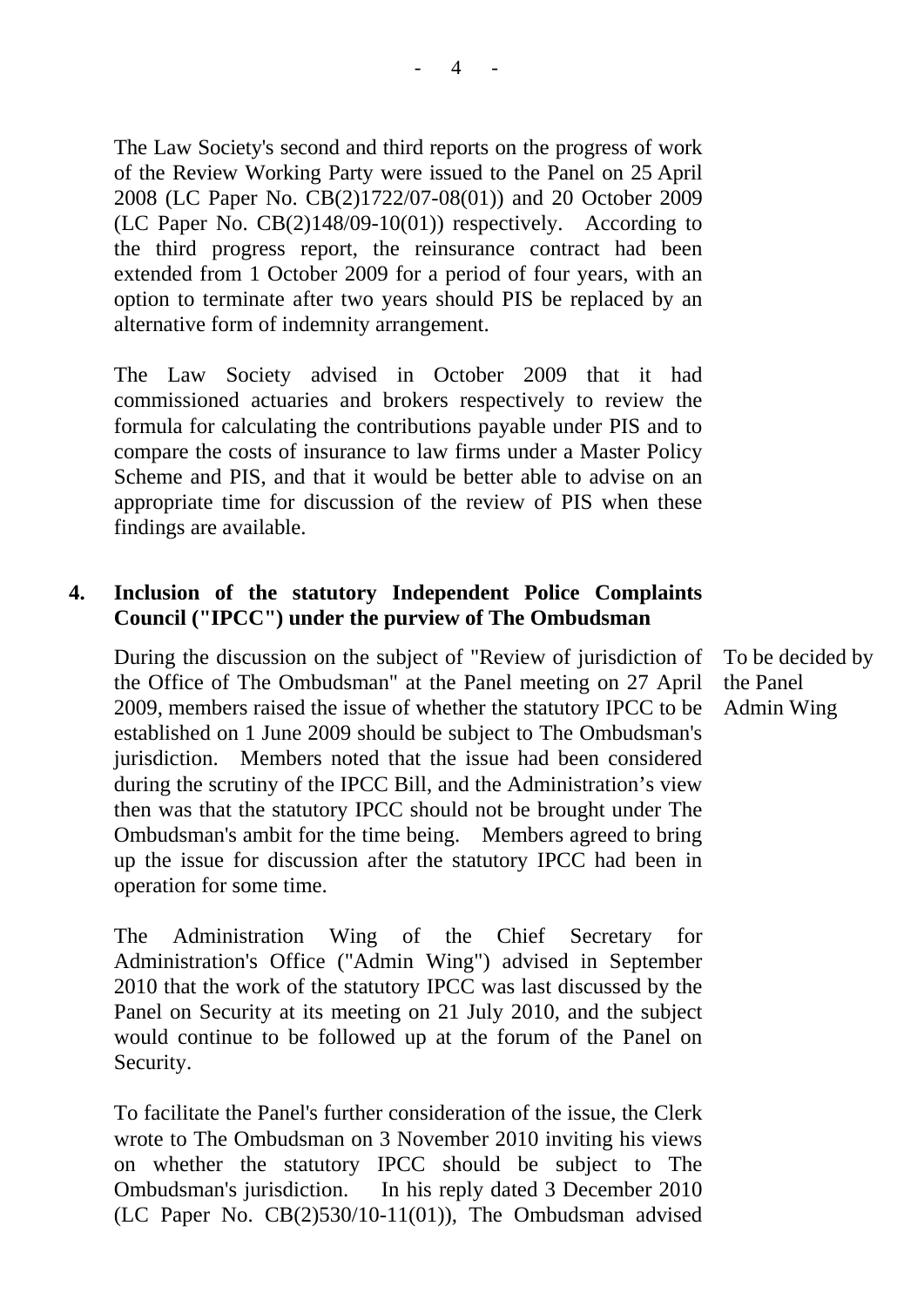that during the scrutiny of the IPCC Bill in 2008, the then Ombudsman had pointed out that the statutory bodies included under Part I of Schedule 1 to The Ombudsman Ordinance (Cap. 397) had the common features of being substantially funded by the General Revenue or statutory fees or charges; performing administrative functions, and are not solely advisory, adjudicative or appellate in nature; and having interface with or impact on the public in the course of discharging their functions. Given that the statutory IPCC as proposed in the draft Bill shared these features, the then Ombudsman saw no objection in principle to bringing the statutory IPCC within her purview. The Ombudsman considered these observations regarding the statutory IPCC still applicable after it had come into operation and advised that he also had no objection to having the statutory IPCC put under his purview.

# **5. The role of the Judiciary in the adjudication system under the Control of Obscene and Indecent Articles Ordinance ("COIAO")**

The Commerce and Economic Development Bureau ("CEDB") has embarked on a review of COIAO with two rounds of public consultation. During the first round of public consultation conducted from 3 October 2008 to 31 January 2009, the Judiciary and some members of the legal profession proposed to remove the administrative classification function (i.e. making an interim classification and, upon appeal, a final classification on a submitted article) from the Obscene Articles Tribunal, leaving it to deal with judicial determinations only (i.e. determining whether an article is obscene or indecent upon referral by a court or a magistrate arising from a civil or criminal proceeding). According to CEDB, there was little deliberation of this issue among the public. It would discuss within the Government and with the relevant stakeholders and look for possible improvement measures in the second round of public consultation to be commenced in the end of 2009. During the Panel's visit to the Judiciary on 13 July 2009, participating Members noted the strong view of the Judiciary about this issue and agreed that the Panel should follow it up at a future meeting. June 2011 CEDB/JA

The Administration has been requested to brief the Panel on its initial thinking and relevant progress of work at its meeting in June 2011.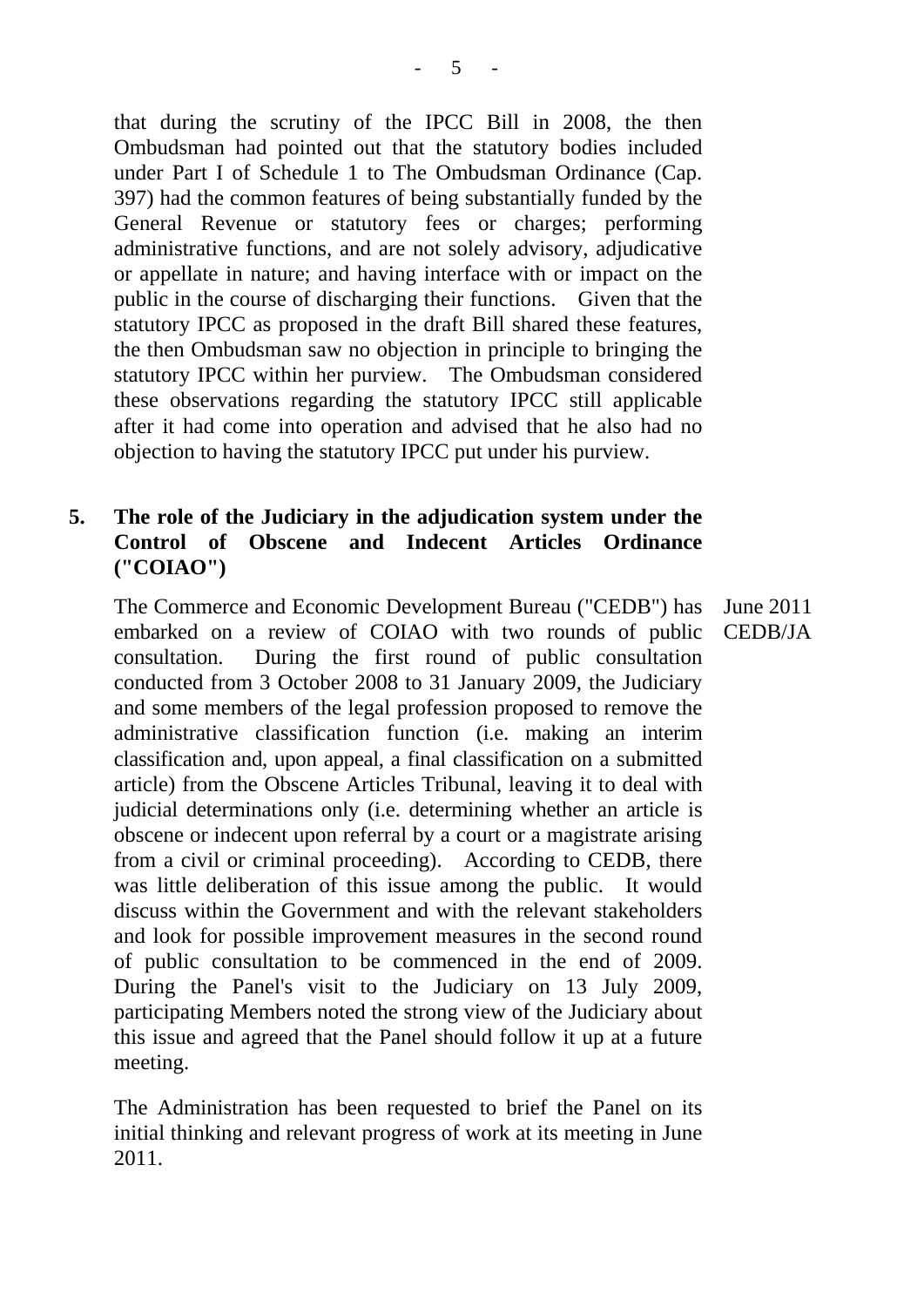# **6. Law Reform Commission Report on Hearsay in Criminal Proceedings**

The Report on Hearsay in Criminal Proceedings was published by the Law Reform Commission in November 2009. At the meeting on 15 December 2009, the Panel agreed to discuss relevant issues at a future meeting. To be decided by the Panel (May/June 2011) Department of

# **7. Implementation of the scheme for granting higher rights of audience to solicitors**

This item was referred to the Panel by the Bills Committee on Legal Practitioners (Amendment) Bill 2009.

The Bills Committee considered it necessary to review the scheme for granting higher rights of audience to solicitors at an appropriate junction, say around two years after its implementation, and had referred the issue to the Panel for follow-up.

The Bill was passed by LegCo on 20 January 2010. During the scrutiny of the Bill, the Administration informed the Bills Committee that the Higher Rights Assessment Board was expected to be in a position to invite applications for higher rights about 12 months after the enactment of the Bill.

# **8. Consultation Paper on Double Jeopardy published by the Double Jeopardy Subcommittee of the Law Reform Commission**

The Law Reform Commission's Double Jeopardy Subcommittee has published the above Consultation Paper for public consultation until 31 May 2010. The Panel agreed to discuss the Consultation Paper at a future meeting. To be decided by the Panel Law Reform Commission

## **9. Issues relating to drafting of legislation and proposal for a new numbering system for bills**

During the discussions on the proposed changes to the document design of Hong Kong legislation at the Panel meeting on 26 April 2010, some members had expressed concern about the readability of Chinese text of legislation. Members noted that following the Panel's discussion on law drafting at the meeting in December May 2011 DoJ

To be advised by DoJ

Justice ("DoJ")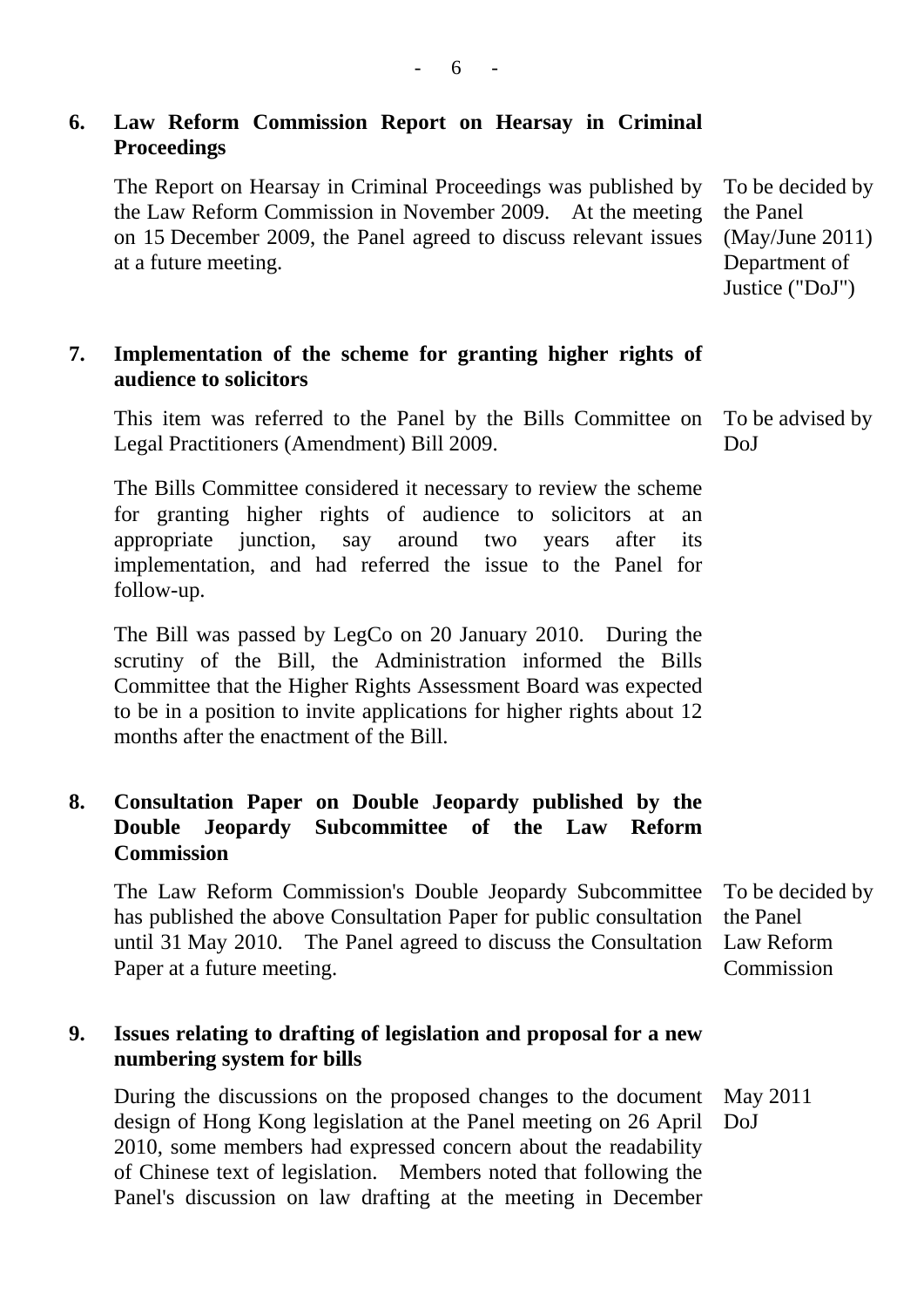2009, the Legal Service Division of the LegCo Secretariat and the Law Drafting Division ("LDD") had held regular working meetings to discuss views expressed by Members on law drafting in the course of examination of bills. Members agreed that the issue of readability of Chinese text of legislation be discussed at a future Panel meeting with reference to concrete examples raised during the scrutiny of bills.

Having regard to the concern expressed by Members on the use of "examples" in the Motor Vehicle Idling (Fixed Penalty) Bill during the scrutiny of the relevant Bills Committee, the Chairman proposed in November 2010 that the issue should also be covered in the discussion with LDD. The Administration has also proposed to consult Members on the feasibility of adopting a decimal numbering system for legislation with a large number of sections under this discussion item.

## **10. Appointment of serving Justices of Appeal as non-permanent judges of the Court of Final Appeal ("CFA") and judicial manpower situation in CFA and other levels of courts**

The item was referred to the Panel by the former Subcommittee on June 2011 Proposed Senior Judicial Appointments. JA

During the deliberations of the Subcommittee, some members expressed grave concern that serving Justices of Appeal to the Court of Appeal of the High Court were being made non-permanent judges of CFA. They considered that the arrangement of allowing the same pool of judges to sit in both courts could give the public the impression that they were denied a real appeal in CFA and would erode public confidence in the administration of justice even though these non-permanent Hong Kong judges would not hear appeals from cases in which they had sat. Members were of the view that the crux of the problem was the relatively small number of permanent judges in CFA, and more resources should be provided to the Judiciary to allow more judges to be appointed.

The Subcommittee had referred the policy issues of appointing serving Justices of Appeal as non-permanent judges of CFA and of judicial manpower situation in CFA and other levels of courts to the Panel for follow up.

The item of "Appointment of Temporary/Deputy Judges and Judicial Officers" was originally scheduled for discussion in June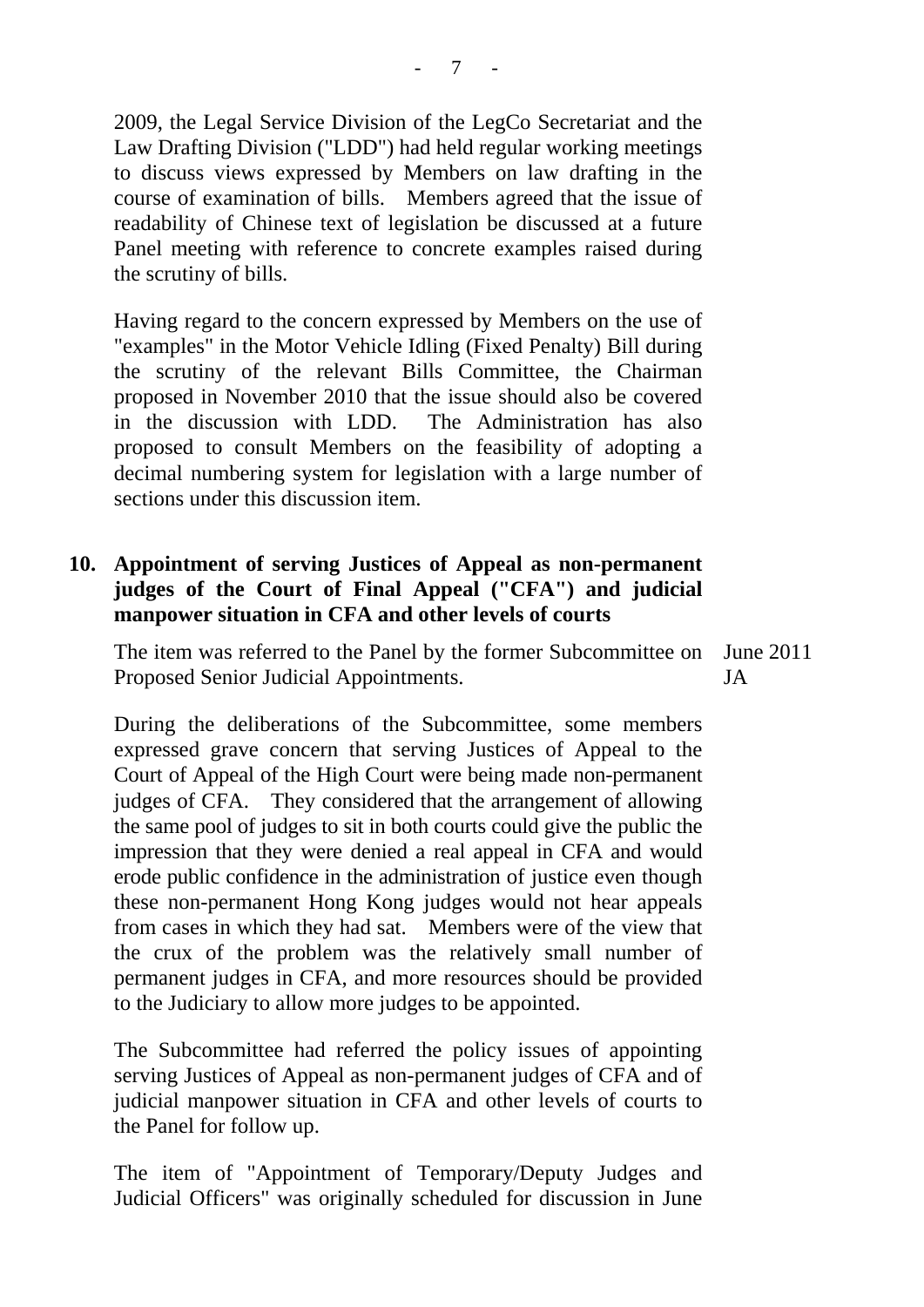2010. However, as the former Subcommittee on Proposed Senior Judicial Appointments had referred to the Panel for follow up the issue of judicial manpower situation at CFA and other levels of court, JA suggested that the information intended to be provided under the item of "Appointment of Temporary/Deputy Judges and Judicial Officers" be covered in an overall paper on judicial manpower situation, covering both the substantive and temporary/deputy judicial manpower situation at all levels of court. Members agreed to JA's suggestion. To allow sufficient time for JA to prepare the paper, members also agreed to defer the discussion of the item to a future meeting.

## **11. Framework Agreement on Hong Kong/Guangdong Co-operation relating to co-operation on legal matters**

At the meeting on 24 May 2010, the Panel agreed to include the item in the Panel's list of outstanding items for discussion. May 2011 DoJ

At the meeting on 22 October 2010, the Panel agreed that the two legal professional bodies be invited to give views on the development of legal services under the Mainland and Hong Kong Closer Economic Partnership Arrangement, including any difficulties encountered by the legal profession.

#### **12. Procedural matters of appeal boards**

The item was referred to the Panel by the Bills Committee on Building Energy Efficiency Bill.

During the scrutiny work of the Bills Committee, issues relating to the treatment of appeal board procedure, and definition and coverage of "cost of appeal proceedings" have been raised. It is noted that there is no universal treatment across the board regarding procedural matters of appeal boards. At present, the procedure is either provided in the principal ordinance, in subsidiary legislation as authorized in the principal ordinance, or is left to the appeal boards to decide if the procedure is not provided in the laws. The Bills Committee also notes that there is no uniform definition for "costs of appeal proceedings". The Panel has been requested to follow up these issues. An information paper will be provided by DoJ by the end of the current legislative session.

To be decided by the Panel DoJ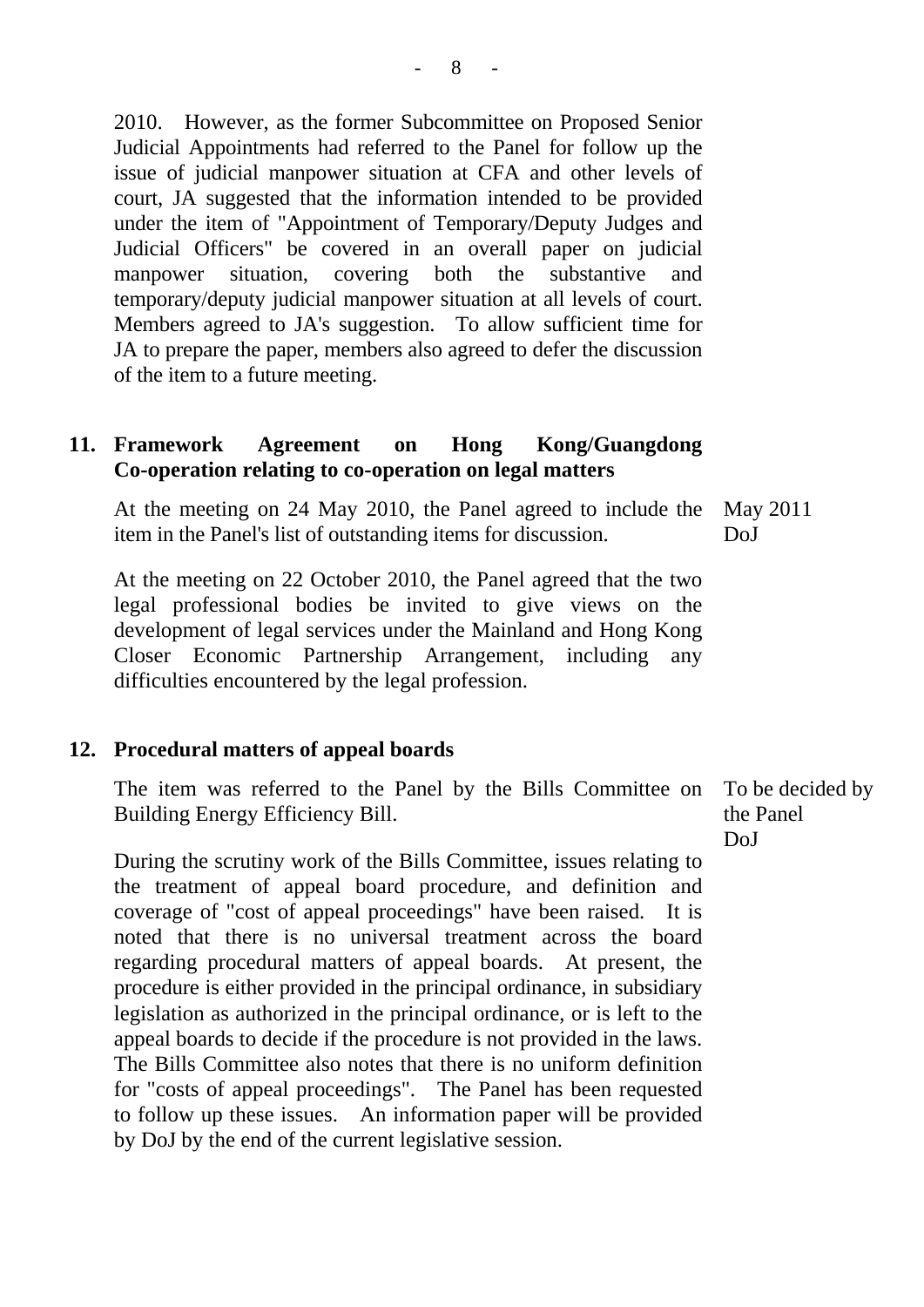# **13. The trend of legislative proposals being put forward by the Administration in the form of subsidiary legislation**

At the meeting of the Committee on Rules of Procedure on 2 November 2009, some members expressed concern about the trend of legislative proposals being put forward by the Administration in the form of subsidiary legislation and not bills. There was concern that given their importance and far reaching implications, some of the legislative proposals should be put forward in the form of bills or subsidiary legislation subject to the positive vetting procedure, rather than subsidiary legislative subject to the negative vetting procedure, so as to allow sufficient time for LegCo to scrutinize the proposals. The issue has been referred to the Panel for consideration.

# **14. Proposed construction of the West Kowloon Law Courts Building**

JA consulted the Panel on the construction of the West Kowloon Law Courts Buildings at its meeting on 26 April 2010. According to the Judiciary's paper (LC Paper No.  $CB(2)1349/09-10(04)$  provided for the meeting, the next consultation with the Panel is scheduled for the second quarter of 2011. JA

On 21 February 2011, JA has advised the Secretariat that as the invitation of tender for the West Kowloon Law Courts Building will be deferred to March 2011, the proposed timing for discussion of this item will have to be deferred to the fourth quarter of 2011.

# **15. Reciprocal recognition/enforcement of matrimonial judgments with the Mainland**

In view of the significant increase in cross-border marriages, the Administration proposes to enter into formal discussion with the Mainland on a possible arrangement for reciprocal recognition and enforcement of judgment in matrimonial matters. Such an arrangement will help to facilitate resolution of disputes arising from breakdown of cross-border marriages and enable parties on both sides to seek assistance in the enforcement of matrimonial judgments. May 2011 DoJ

To be decided by the Panel DoJ

Fourth quarter of

2011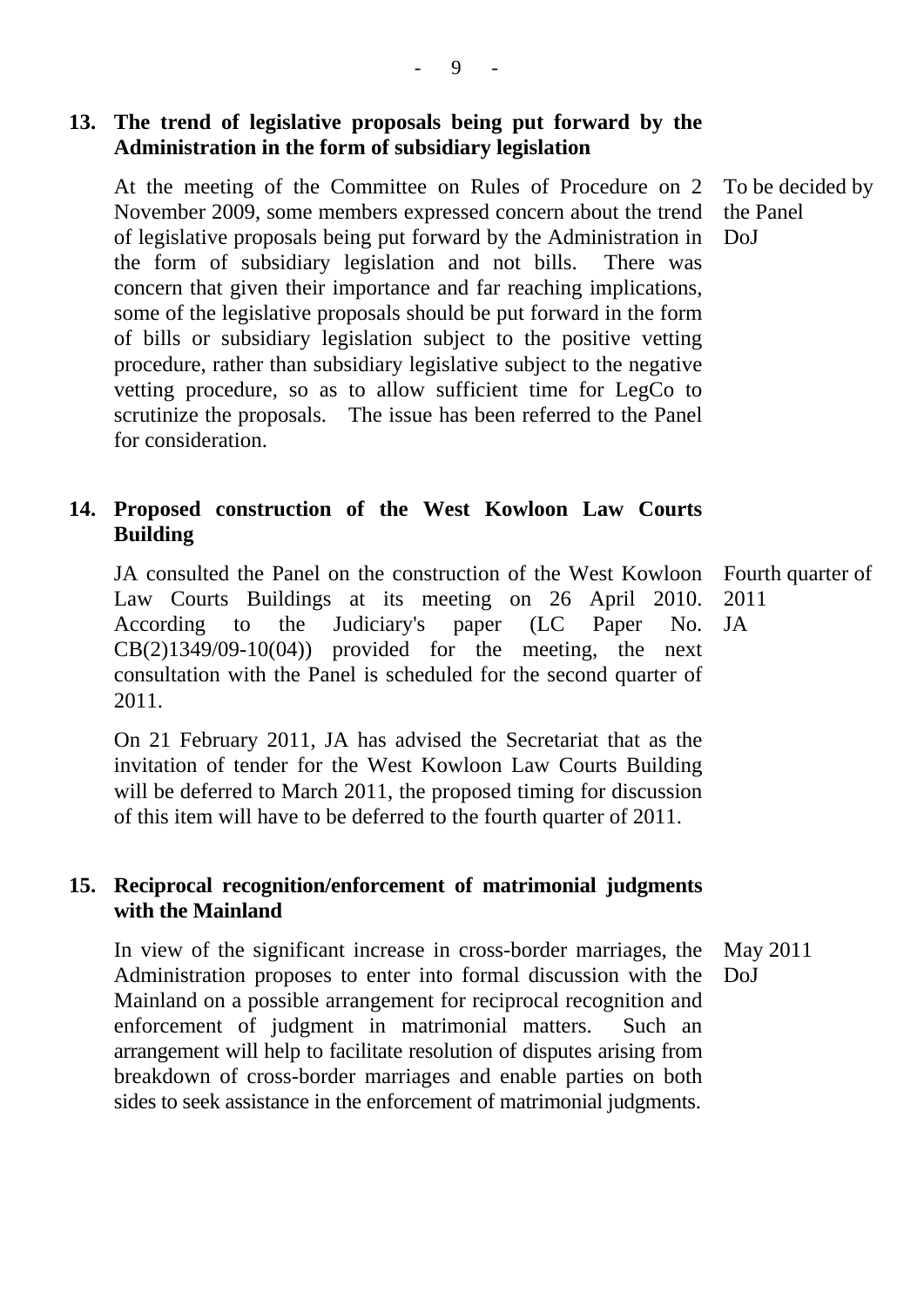#### **16. Free legal advice service**

At the meeting on 22 June 2009, the Panel received a progress report on the Administration's consideration of the Reports on the Consultancy Study on the Demand for and Supply of Legal and Related Services in Hong Kong commissioned by DoJ. Members expressed strong dissatisfaction with the absence of concrete proposals from the Administration to address the gaps in service availability and unmet legal needs identified in the Reports. Members were particularly dissatisfied that the Administration had not put forth any proposal for reviewing the effectiveness and adequacy of the existing Free Legal Advice Scheme, notwithstanding that the Reports had clearly pointed to an unmet demand for legal advice service in the community. The Administration was requested to work out proposals for improving the existing operation of and support to the free legal advice service and report to the Panel. April 2011 **HAB** 

At the meeting on 29 March 2010, the Administration briefed the Panel on its plan to enhance the support services for volunteer lawyers under the Free Legal Advice Scheme. At the request of the Panel, the Administration undertook to revert to the Panel on its recommendations for expanding free legal advice service before the end of the current financial year.

## **17. Development of mediation services**

Following the Chief Executive's announcement to develop mediation services in Hong Kong in the 2007 Policy Address, the Working Group on Mediation, chaired by SJ, was established to review the current development of mediation and to make recommendations on how mediation could be more effectively and extensively used to resolve disputes. April 2011 DoJ

On 8 February 2010, the Working Group published its report for a three-month public consultation. The Panel received a briefing by the Administration on the recommendations in the report at its meeting on 22 February 2010.

The Panel will receive a briefing by the Administration in April 2011 on the progress of its work on the implementation of the recommendations in the report.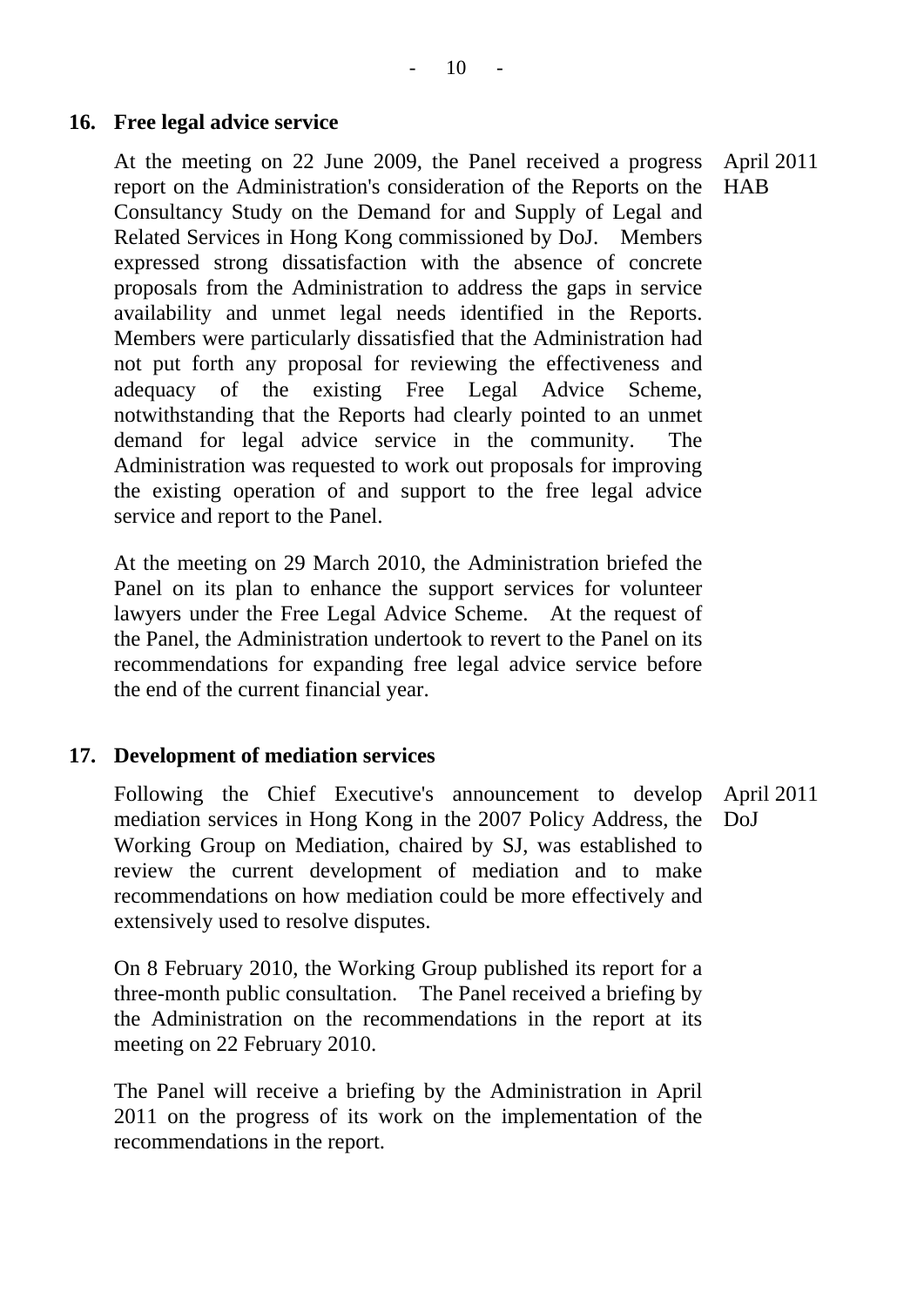# **18. Mediation service for building management cases**

At the meeting on 22 October 2010, some members suggested that April 2011 the Administration should implement practicable measures to facilitate expeditious resolution of building management disputes such as provision of free mediation service by the Home Affairs Department. The Panel agreed to discuss the issue at a future meeting. **HAB** 

# **19. Prosecution policy**

The Chairman has proposed that the Administration be invited to brief the Panel on the latest developments in prosecution policy and practice. To be advised by DoJ

The Hong Kong Human Rights Monitor issued a press release on 21 December 2010 expressing its view over the Government's decision to press charge against two juvenile demonstrators [LC Paper No. CB(2)733/10-11(01)]. The issue will be addressed during the future discussion of this item.

# **20. Expansion of the Supplementary Legal Aid Scheme ("SLAS")**

When the subject of the current five-yearly review of the criteria March 2011 for assessing the financial eligibility of legal aid applicants was discussed at the meeting on 21 July 2010, members noted the proposals put forward by the Hong Kong Bar Association ("Bar Association") for expanding the scope of SLAS and agreed that the Administration should be requested to study the proposals. At the meeting on 30 September 2010, members were advised that the Legal Aid Services Council's ("LASC") Interest Group on Scope of SLAS ("Interest Group") was studying the Bar Association's proposals along with its own study on the expansion of SLAS. The Administration would come to its view on the issue after consideration of the report from LASC. HAB

After consideration of the Interest Group's report completed in November 2010, the Chairman of LASC wrote to the Chief Executive on 13 December 2010 to report on the recommendations of LASC on expansion of SLAS. At the meeting on 21 December 2010, LASC briefed the Panel on its recommendations. The subject was further discussed at the meeting on 24 January 2011. The Administration was requested to provide a response to all the recommendations made by LASC